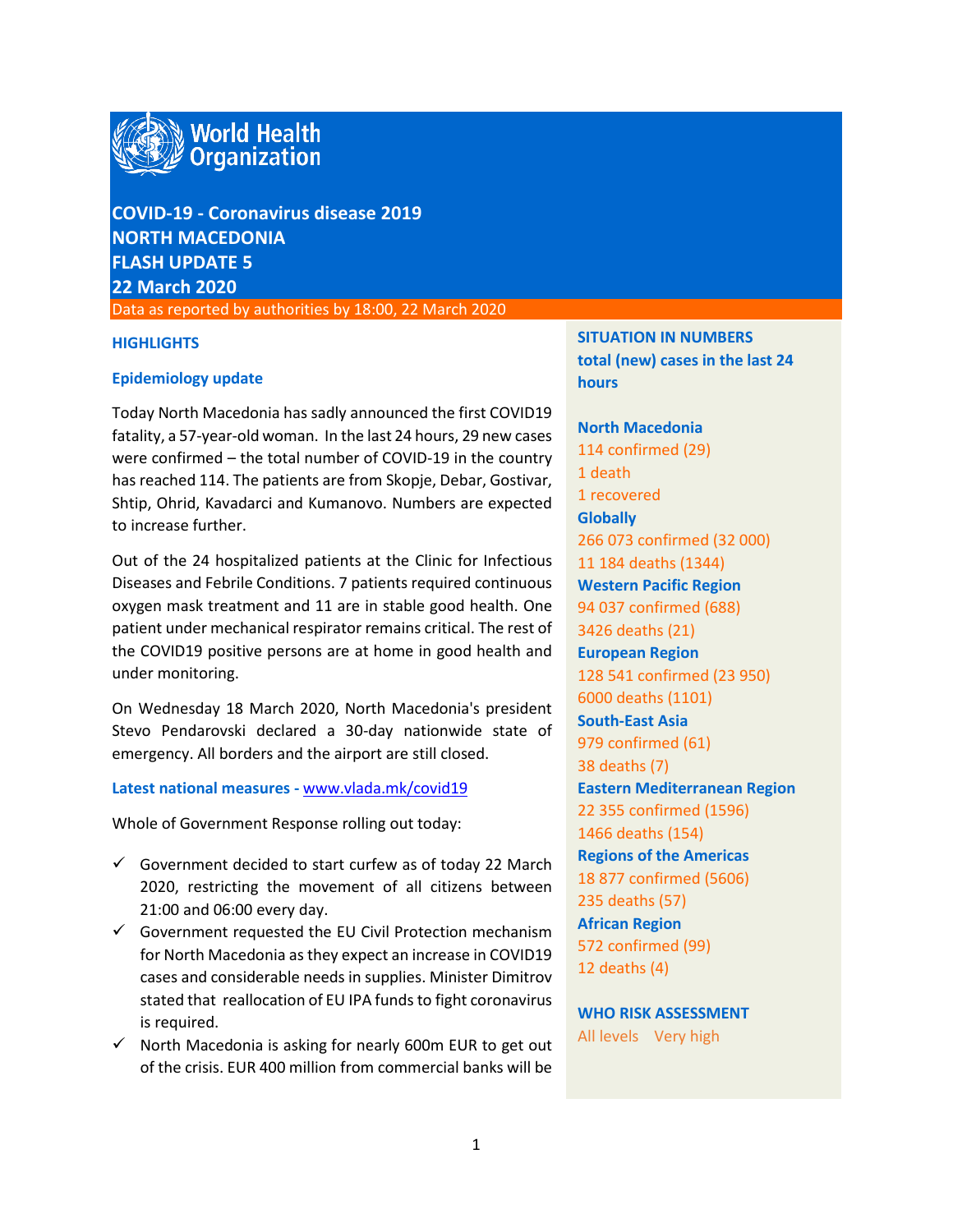required, around EUR 100 million from the World Bank and another EUR 87 million from the IMF.

- $\checkmark$  As of 22 March 2020, The army is mobilized for 3 tasks related to and will support all state authorities, primarily the police, in observance of the curfew, securing vital facilities, the border and prisons.
- $\checkmark$  Minister of defense informed that the Army-owned ROL-2 Hospital will now be fully operational for public health and will be located at the entrance or in the immediate vicinity of the Infectious Hospital, in support not only of armed forces also public health needs.
- $\checkmark$  As of tomorrow, 23 March 2020, 14 new COVID19 lab testing facilities will be functional in all the country. In Skopje, testing will be offered in the polyclinics Jane Sandanski and Chair.
- $\checkmark$  For citizens ages 65 and above there will be additional restriction of movement and more details to be announced on 23 March 2020.
- $\checkmark$  For the first time since the outbreak, the Minister of Health has called upon the citizens to help the health workforce by strictly abiding by the measures of the government.

## **SURVEILLANCE**



# **Figure 1. Municipalitiesin North Macedonia with reported confirmed cases of COVID-19, 22 March 2020**

<https://experience.arcgis.com/experience/685d0ace521648f8a5beeeee1b9125cd>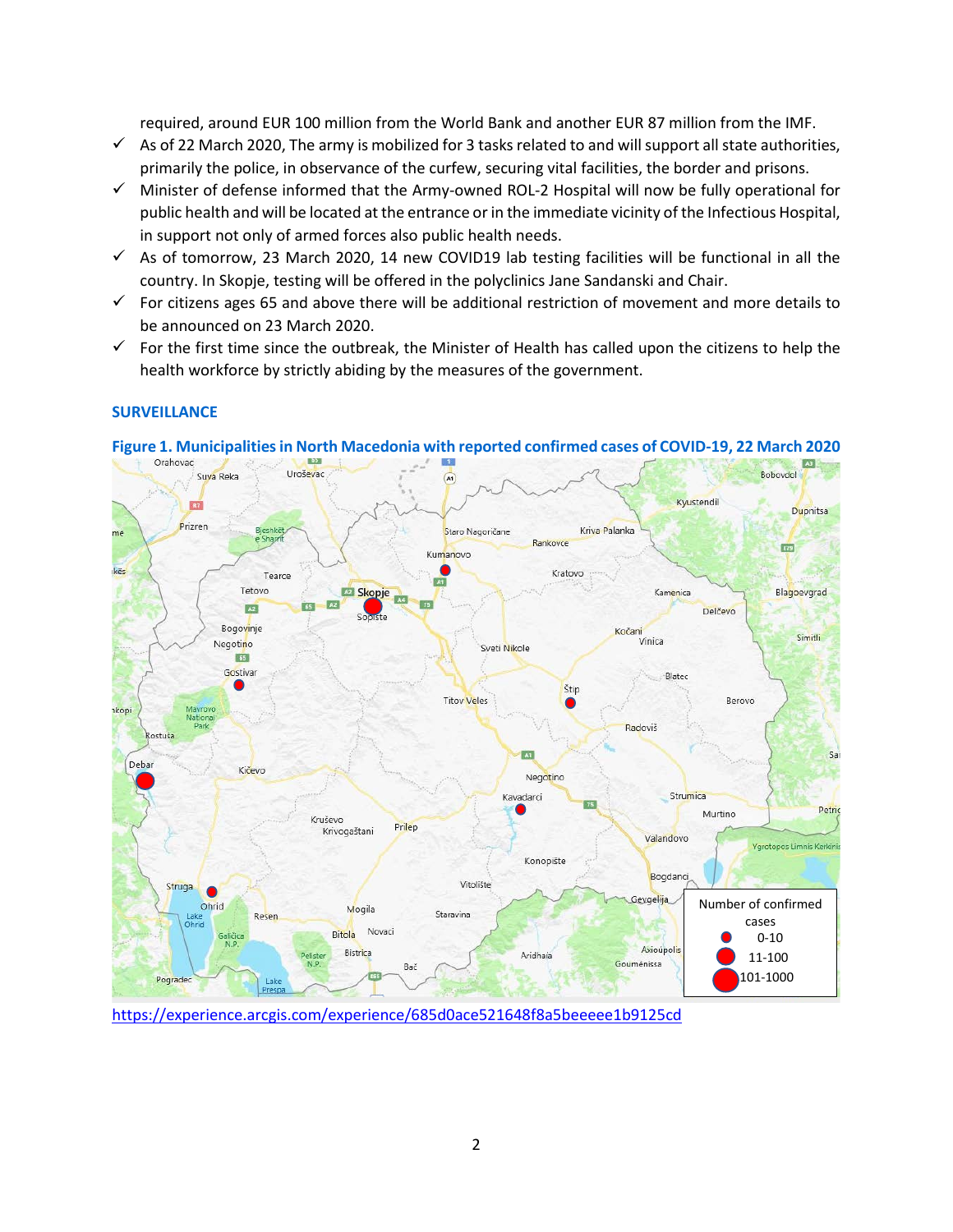#### **Risk Assessment of COVID-19 in North Macedonia**

The WHO risk assessment at the global and European level of COVID-19 further states that the risk is very high.

According to the WHO risk categorization, it is estimated that:

- Debar is in Phase 4 (widespread community transmission).
- Skopje is in phase 3 (localized transmission).
- The rest of the Republic of Northern Macedonia is in phase 2 (sporadic cases).

#### **PREPAREDNESS AND RESPONSE**

## **WHO ROLE AND ACTION**

WHO is the lead UN agency for Health and main technical and health policy advisor to the government on COVID-19 containment and mitigation. **Western Balkan including North Macedonia is one of the priority countries for the WHO European Region. WHO works in coordination closely with other UN agencies as per the UN reform.** 

Technical support, guidance and assistance are provided through the WHO Country Office from all levels of the Organization. There is abundance of technical guidance WHO has developed in all areas of work: we are supporting the country to develop technical plans and implement priority interventions in the framework of a strong nation-wide strategic response.

WHO Globally is informing the public through [daily situation reports](https://www.who.int/emergencies/diseases/novel-coronavirus-2019/situation-reports/) and dashboards displaying real-time data: [WHO Health Emergency dashboard;](https://extranet.who.int/publicemergency) WHO COVID-19 situation dashboard in European [Region.](http://who.maps.arcgis.com/apps/opsdashboard/index.html#/ead3c6475654481ca51c248d52ab9c61)

**WHO action in COVID-19 outbreak in North Macedonia is to limit virus spread, protect health and the health workers at the frontline, preserve the health care system capacity and its sustainability to respond.** 

COVID-19 could be regarded as an opportunity to upscale and accelerate the implementation of the **IHR Core Capacities**. Based on the Joint External Evaluation that was carried out in 2019 some areas require immediate strengthening: develop and implement a national IPC program and strategy for healthcare associated infections and strengthen biosafety and biosecurity.

- **WHO is supporting MOH estimating its needs and preparing list of critical needs of protective supplies** for the next three months for the health sector and coordinating with partners the support of the identified needs – **Awaited on Monday 23 March 2020**
- The **country strategic preparedness and response plan and** Contingency Plan for COVID 19 were drafted on 14 March 2020 with the IHR team members and the WHO consultant based on a scenario of 100 cases**. The plan underestimated the rapidity of spread of the disease and a new plan will be made to cover for 2000 patients taking into consideration the capacity of treatment in the country.** The plan provides strategic interventions in line with 8 pillars. The world Bank has written officially to the ministry of health pledging support. A few donors have confirmed readiness to support the urgent needs in health.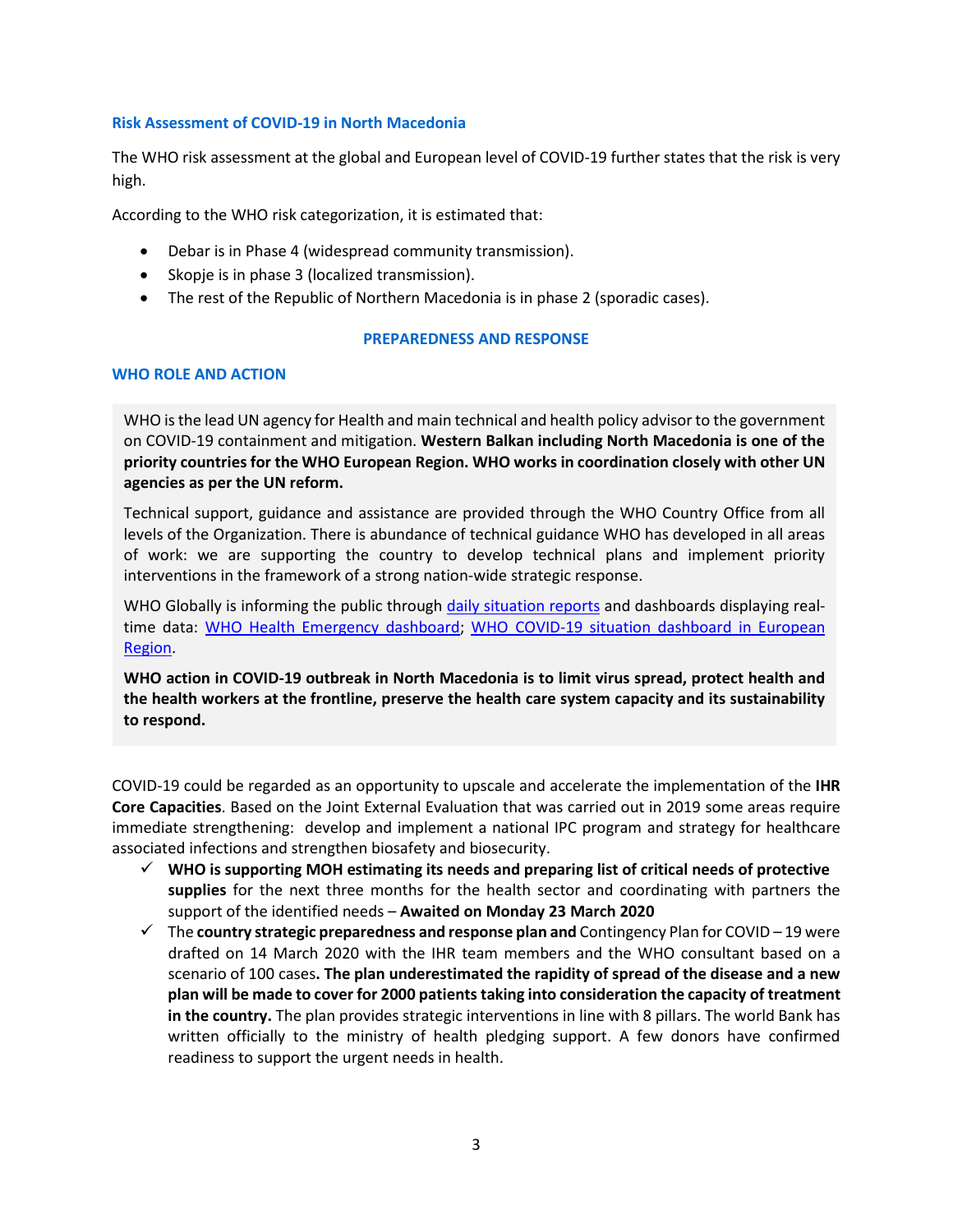The **translation to Macedonian language of online WHO trainings** for COVID-19 for health care and ICP to disseminate it to all Health workers in MKD https://openwho.org/ will be ready on Tuesday 24 March 2020.

#### **NEW GOVERNMENT MEASURES ON 22 MARCH 2020**

North Macedonia mobilized an all-of-government action to fight this new coronavirus, including scaling up emergency response mechanisms in all sectors. We have seen recently a positive society response and compliance as well as more trust in the government protective measures and instructions for social distancing. MOH has started a vigorous risk communication campaign in social media, on TV and other. Actions and readjustments of measures are continuous and monitoring of the situation is ongoing on daily basis. On the health front, the country is working hard now to ensure its hospitalization surge capacity with the necessary personnel are in place in case of larger communitybased transmission.

The Steering committee was formed as governmental body for coordination and management within a national crisis management system composed of: Ministers of: Interior, Health, Transport and Communications, Defense, Foreign Affairs and the Head of the Assessment Group are also meeting ad hoc with the Minister of Health and the Operational Committee for decision making on highest level.

Ministry of Health is coordinating the response through its responsible expert committees:

- 1. Infectious diseases commission as a technical expertise to MOH
- 2. IHR multisectoral commission
- 3. Operational Committee Task Force for COVID-19
- **The minister of health** today briefed on measures taken to increase capacity, regarding hotlines, patient access and lab testing. According to epidemiological surveys - a total of 14 COVID19 testing facilities across the country will be operational tomorrow. In Skopje, the outposts offering the tests are set in Chair and Jane Sandanski polyclinics and lab tests will be performed according to a screening algorithm. This is supported by the Association of General Practitioners, who will be involved in identification, early detection, increasing the access of citizens first to diagnostics.
- **Minister of defense** Sekerinska announced that the army will support the crisis by 3 main tasks:
	- The first task is to completely take control of entire formerly called green line border to be controlled and supervised by Army personnel to prevent illegal entry and exit from the border. This will enable the police to practically concentrate on the tasks, at home, inside the state.
	- **The second task is the joint participation of mobile police and Army teams to check entrances** and exits from settlements, especially in the area of crisis, but also mobile checkpoints in the areas of engagement. Joint police and army teams will be able to exercise control over the observance of the curfew, the respect for self-isolation and, if self-isolation is not respected, immediate measures to be taken, and to refer these persons to state quarantine and state isolation.
	- Thirdly the Army will provide physical security for the vital facilities provided by the MoI so far. It means that the Army will take over the security of facilities such as the State Assembly, the Government of the Republic of Northern Macedonia, but also important locations such as prisons.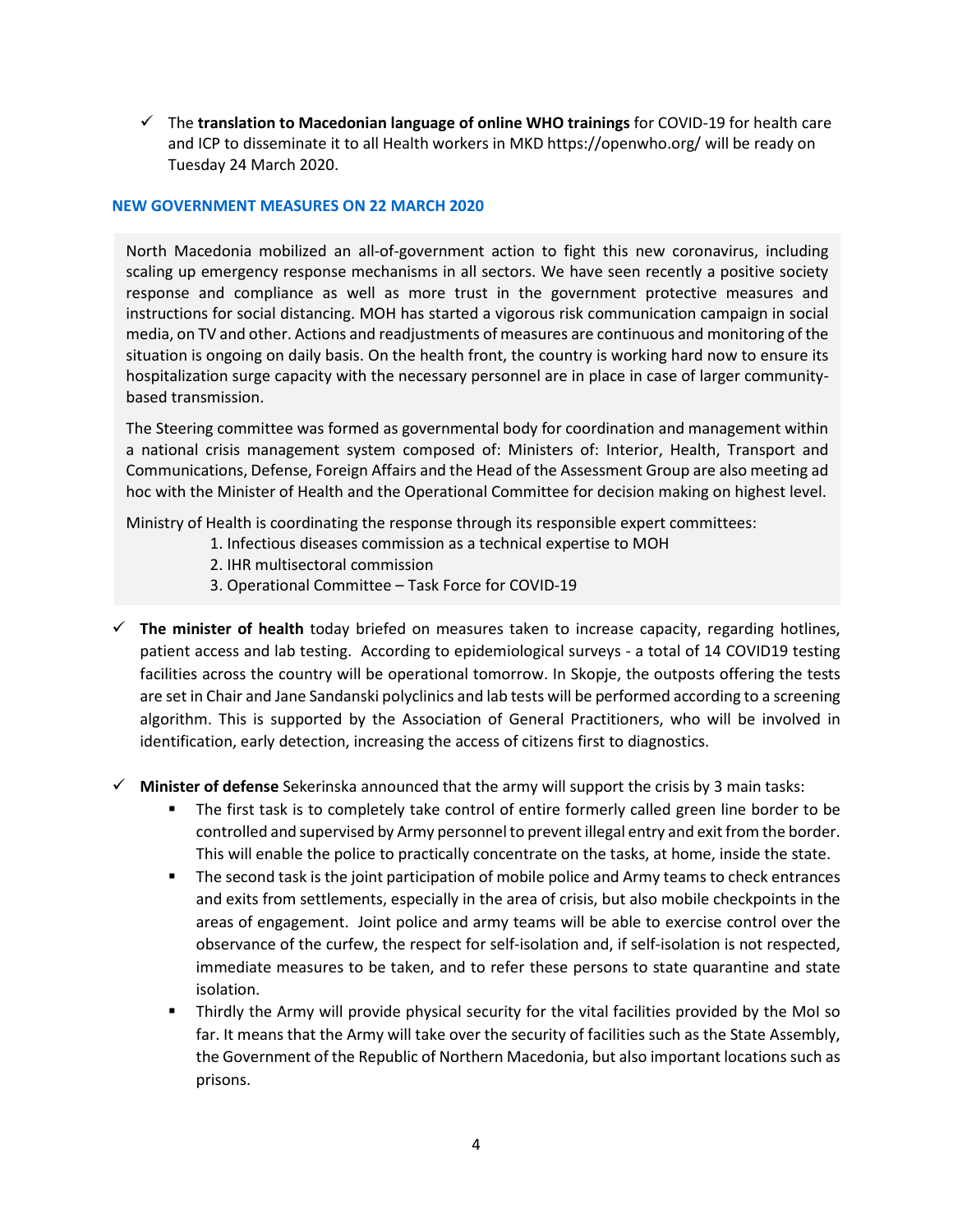- The Army would only function in combined teams with the police, because the police is trained to deal with this type of civilian threat, but army would reinforce in numbers the capacity of the police, and with equipment.
- "The decisions to **deploy the Army** at such times were not easy. But they were justified because the whole world, not just us, is facing an epidemic, a danger that no one could have even imagined. An epidemic and danger that demands that we all be mobilized and focused and that is why the Army has rightly made available everything that it can to help the police, state authorities and the entire state, " said Minister Sekerinska on behalf of the government.
- **Minister of Finance** Angelovska proposed today to use a € 400 million bridge to bond facility with a maturity of up to 12 months to support the state's liquidity in times of pandemic and economic downturn, for the health sector as well as the economy. This loan as the name implies loan-to-Eurobond will be fully repaid with funds when the Eurobond is issued. It is a loan from foreign banks on favorable terms. It has a favorable interest rate, even lower than the previously issued 2018 Eurobond, which had a historically lowest interest rate of 2.75 percent.

## **COVID19 UN AND PARTNER COORDINATION**

- $\checkmark$  WHO contributes to the efforts the UN in the country to make sure that timely procurement takes place and also supports newly set UN coordination mechanism for the COVID19, where UN RC takes the lead in order to streamline joint response efforts to the COVID-19 and provide support to the people and government of North Macedonia as effectively as possible, in collaboration with the two DPMs, Mila Carovska and Bujar Osmani.
- $\checkmark$  Deputy Prime Minister in charge of European Affairs Bujar Osmani in a letter to the European Commissioner for Crisis Management Janez Lenercic called for the activation of the European Civil Protection Mechanism for the Republic of North Macedonia: in view of expected growing number of patients in the country, in the coming period, the country will need additional medical supplies, materials and equipment for appropriate outreach activities. According to the Secretariat for European Affairs, the Republic of North Macedonia is a member of the European Civil Protection Mechanism, from which, in 2016, it used assistance during the floods in the Skopje region. Minister Dimitrov stated that reallocation of EU IPA funds to fight coronavirus is required

#### **GAPS/NEEDS AND CHALLENGES**

**The most important priority at this point and in the next 3 mnths is to ensure that the health system can cope with increasing numbers of cases needing intensive management and also protecting the health care workers.** 

 **Critical needs**: Laboratory Kits and reagents; Personal Protective Equipment (PPE); Mechanical Ventilators/Respirators (respirators from operating rooms are not adapted to need of respiratory diseases and cannot be used for the ICU) ; intensifying risk communication

## **Challenges:**

**Protecting health care workers who are not working in the COVID-19 designated facilities.**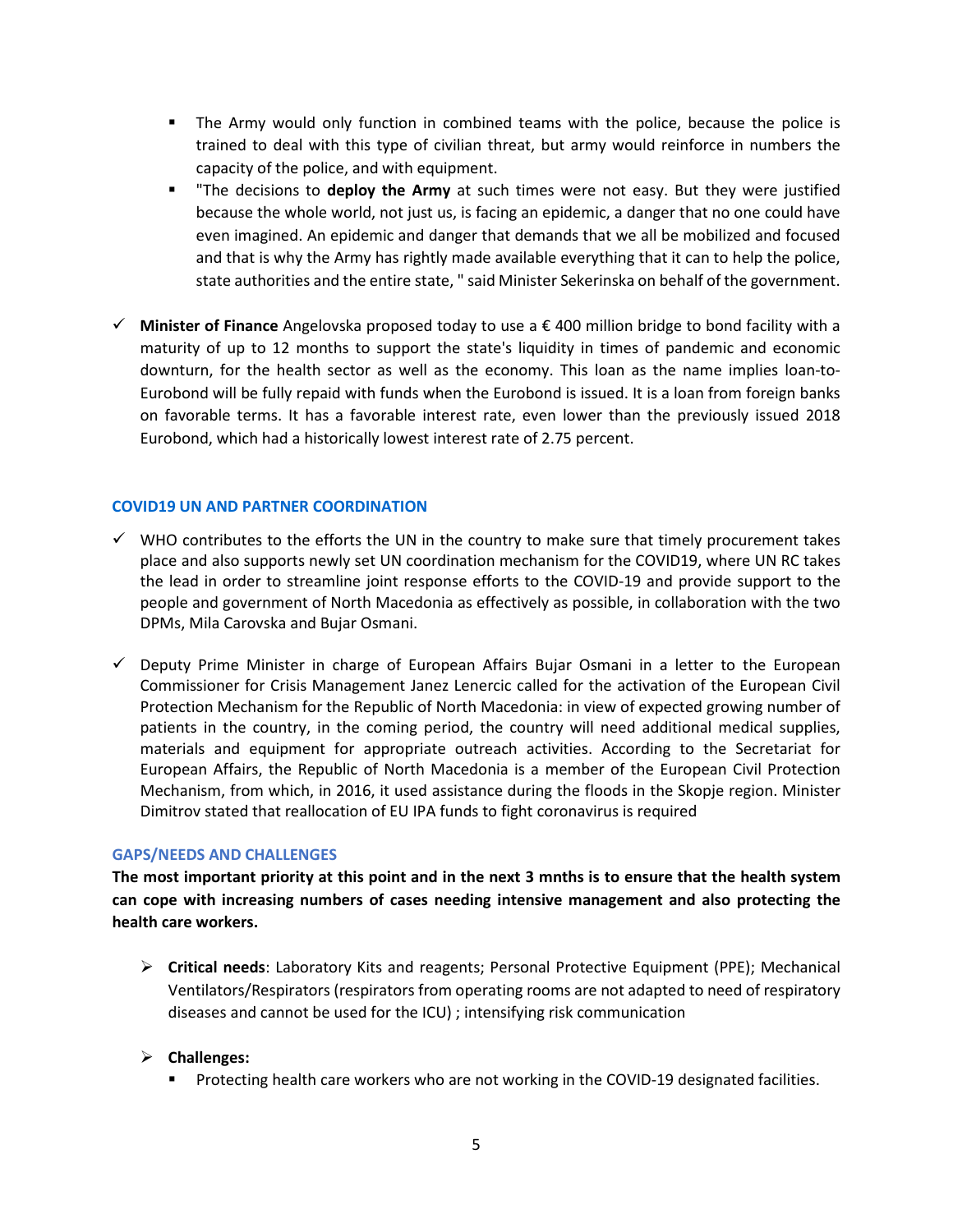- **Procurement : Access to local or international supplies and mainly respirators for the critical** needs identified because of international shortages.
- **Shortage in health workforce if the situation progresses**
- Ensuring sustainability of the health facilties and health care
- **EXTER** Community support and outreach activities for the vulnerable
- Ensuring treatement for all citizens including the vulnerable groups with other diseases and pathologies.
- **ISOLATE:** Isolation and mental health of the elderly and disabled.
- **Compliance of the citizens to instructions of the governement and self isolation.**

#### **HOW TO ACCESS INFORMATION FROM THE GOVERNEMNT AND LATEST OFFICIAL MEASURES?**

All Government information and measures are now organized in english at the governement website: <https://vlada.mk/node/20488?ln=en-gb> and [www.vlada.mk/covid19](http://www.vlada.mk/covid19)

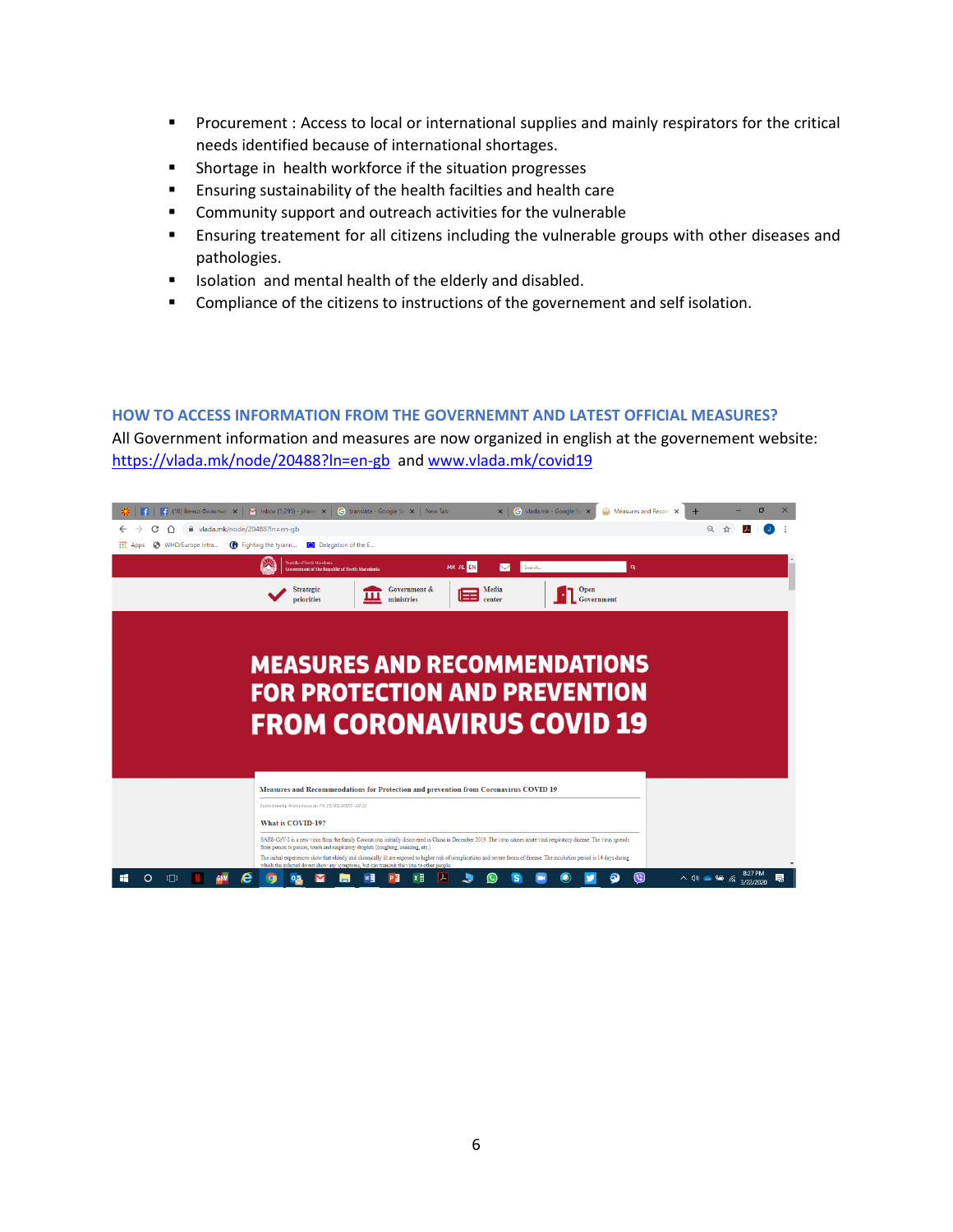#### What if you suspect that you have COVID-19?

According to the recommendations and protocols of the Infectious Diseases Committee, all passengers arriving from regions of risk, as well as the ones who are in self-isolation should, immediately after feeling any symptoms characteristic for COVID-19, call the contact phones within the epidemiology services that are available on the territory of the whole country. The measures have been introduced since the very beginning and it is highly recommended for all citizens not to visit their general practitioner in order to avoid situations of direct contact and risk with possibly infected patients.

| <b>CONTACT NUMBERS FOR SYPMTOMS CHARACTERISTIC FOR CORONAVIRUS:</b> |
|---------------------------------------------------------------------|
| <b>Institute of Public Health Skopje - 078/387-194</b>              |
| HH Skopje - Alo Doktore -02/15-123                                  |
| Public Health Centre Skopje - 071/289-614                           |
| Public Health Centre Bitola - 071/261-330                           |
| Public Health Centre Tetovo - 075/240-464                           |
| Public Health Centre Shtip - 078/365-613                            |
| Public Health Centre Veles - 071/219-278                            |
| Public Health Centre Kochani - 071/373-913                          |
| <b>Public Health Centre Kumanovo - 070/215-851</b>                  |
| Public Health Centre Ohrid - 070/723-029                            |
| Public Health Centre Prilep - 076/475-747                           |
| Public Health Centre Strumica - 072/235-543                         |
| <b>RU Gostivar - 076/365-161</b>                                    |
| <b>RU Gevgelija - 078/545-44</b>                                    |
|                                                                     |

#### Measures adopted by the Government for prevention of spreading of COVID-19

At its 15th regular session (10.03.2020) the Government of the Republic of North Macedonia discussed the information submitted by the Steering Committee for Coordination and Management at the Crisis Management System for undertaking additional measures and activities for prevention of the spread of the coronavirus upon the suggestion of the Ministry of Health's Infectious Diseases Committee, and adopted the following conclusions:

1. To increase measures and activities for prevention of the spread of the coronavirus.

2. To suspend the educational process and teaching in all kindergartens, primary and secondary schools and high-education facilities, and in the public science institutes on the territory of the Republic of North Macedonia in the following 14 days. All extracurricular programmes such as foreign language courses etc. are also temporarily suspended.

3. For the implementation of this measure, one of the parents of children aged under 10, who are exempt from the obligation to attend kindergartens or schools, is exempt from his/her work obligations.

4. To prohibit mass gatherings and indoor and outdoor events, as well as all cultural events and manifestations for more than 1000 people across the territory of the Republic of North Macedonia in the next 14 days. The Government recommends not holding public events expected to be attended by up to 1000 participants.

5. To prohibit attendance of spectators at all sporting events across the territory of the Republic of North Macedonia in the next 30 days.

6. Mandatory self-isolation is introduced for people returning from high and medium risk countries in a period of 14 days (in accordance with the list by the World Health Organization).

7. To prohibit export of medical equipment and medical supplies by economic operators and manufacturers from the Republic of North Macedonia, except with a special permit issued by the Ministry of Health.

8. Elderly people and high-risk categories of citizens with chronic diseases should reduce their movements and avoid public transport.

9. Travelling to high- and medium-risk countries in accordance with the list by the World Health Organization should be avoided.

10. The State Election Committee to release employees of public health institutions from further participation in the election process and to replace them with others.

11. Private and legal entities which fail to respect and violate the recommendations shall be sanctioned under Articles 205 and 206 of the Criminal Code.

12. To introduce a health locator card for all flights and all airlines, i.e. a form filled out by passengers, containing contact information to facilitate contacting them in case of need.

13. To prohibit organised international bus transport (bus, van, minibus etc.) to high-risk countries, as well as from such countries to the Republic of North Macedonia.

#### **IMPORTANT NUMBERS**

The Call Center (0800 002 03) for questions related to COVID-19 is functional as of 21 March 2020 in the Primary Health Care Center Skopje.

| Call Center for questions related to COVID-19  | 0800 002 03 |                          |
|------------------------------------------------|-------------|--------------------------|
| In case of symptoms and asymptomatic travelers |             |                          |
|                                                |             | CPH Bitola   071 261 330 |